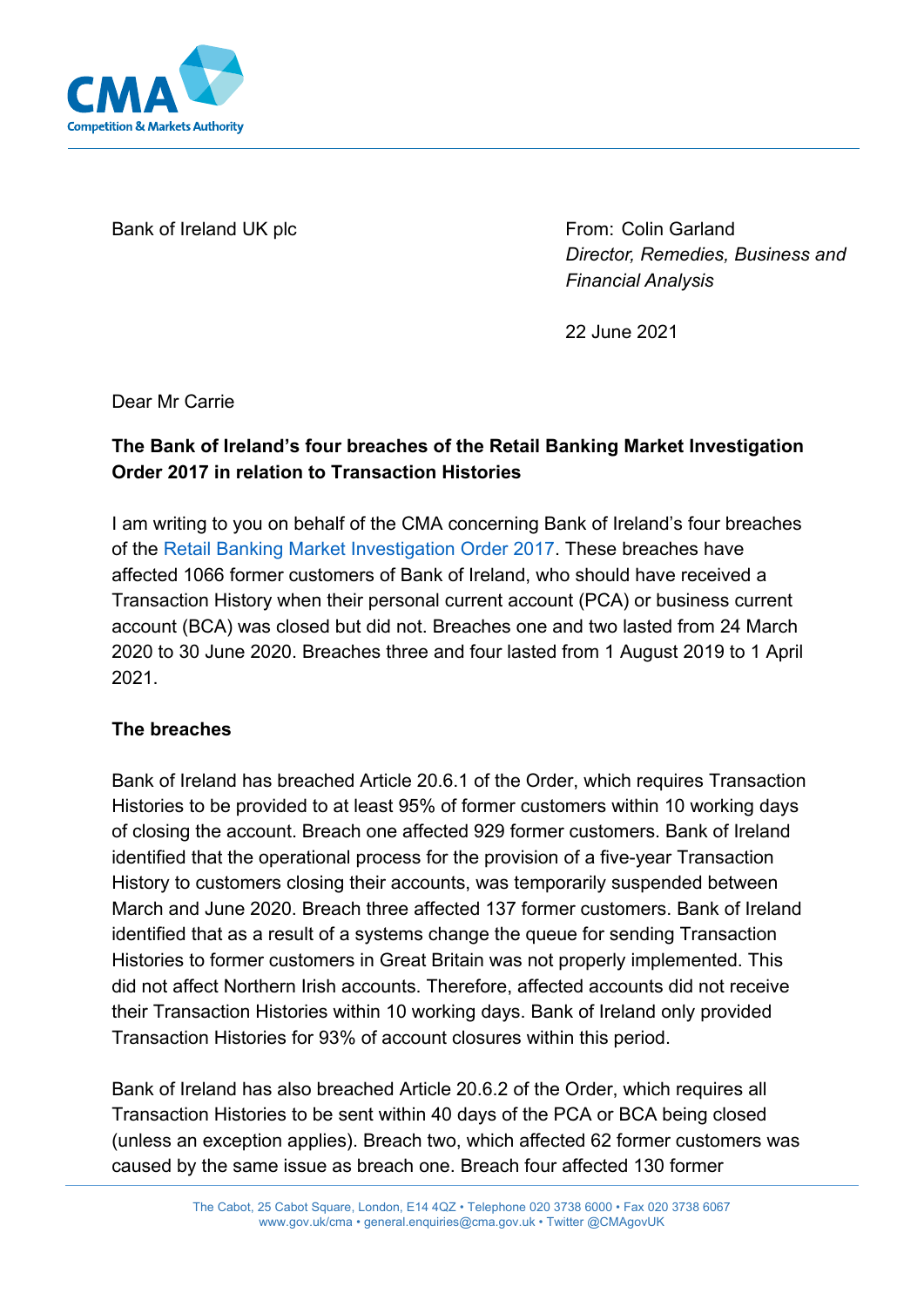customers was caused by the same issue as breach three. Therefore, the 40-day requirement was missed for all these current accounts.

Bank of Ireland notified the CMA of breaches one and two on 1 February 2021 as part of its annual compliance report. For breaches three and four, Bank of Ireland notified the CMA on 10 June 2021.

## **The CMA's concerns**

The requirement for current account providers to provide Transaction History data to customers who had their accounts closed is an important element of our reforms introduced following the [Market Investigation.](https://www.gov.uk/cma-cases/review-of-banking-for-small-and-medium-sized-businesses-smes-in-the-uk) This measure, in combination with other parts of our reforms, were designed to make switching between current accounts easier for consumers. We found that some consumers were concerned that, by moving to a new current account provider they would lose access to their banking history, which is often required by lenders when offering credit. The Order requires banks and building societies to provide each customer whose current account has been closed with a full Transaction History, so that consumers should not be worried that switching will make access to credit difficult. Failure to comply with the Order could make it difficult for former customers to obtain credit.

# **Bank of Ireland has taken action to put things right**

I am pleased that Bank of Ireland has taken steps to end all four breaches, prevent a recurrence, and to put things right for affected former customers. Bank of Ireland has:

- Ended the breaches by sending Transaction Histories to former customers.
- Issued a notification including an apology for all impacted former customers and details of a £50 goodwill gesture for any distress and inconvenience caused to impacted former customers by breaches two and four.
- Committed to putting procedures in place to prevent a recurrence and 100% Quality Assurance checks as well as controls over this operational process. The assurances and controls include:
	- i. Staff training
	- ii. A lessons learnt guidance
	- iii. Improving operational procedures including a monthly key risk indicator
	- iv. Daily Quality assurance checks between Bank of Ireland and thirdparty supplier
	- v. Introducing many Quality Assurance manual checks of the production process.
- Planned a second line assurance review later this year.